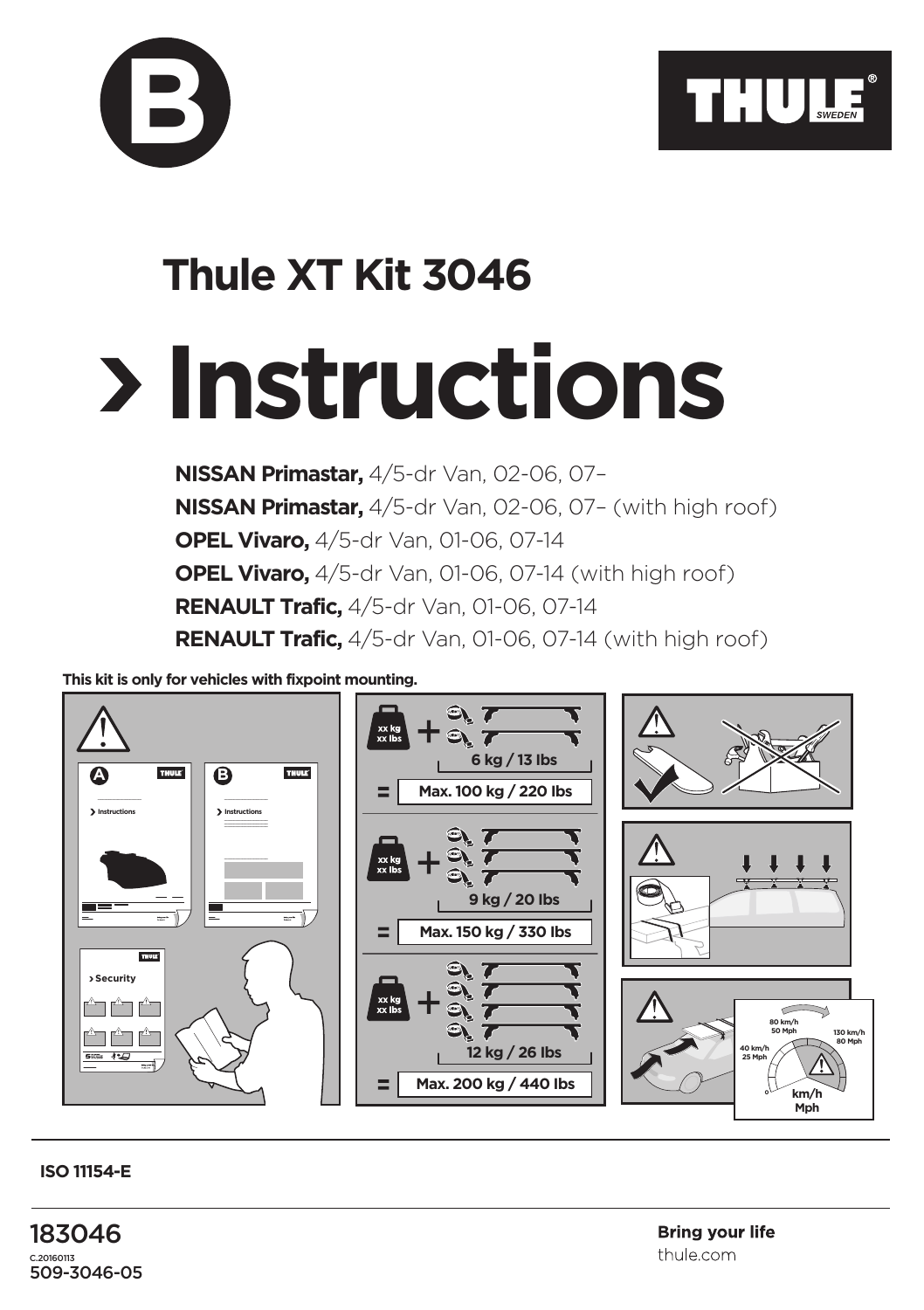



509-3046-05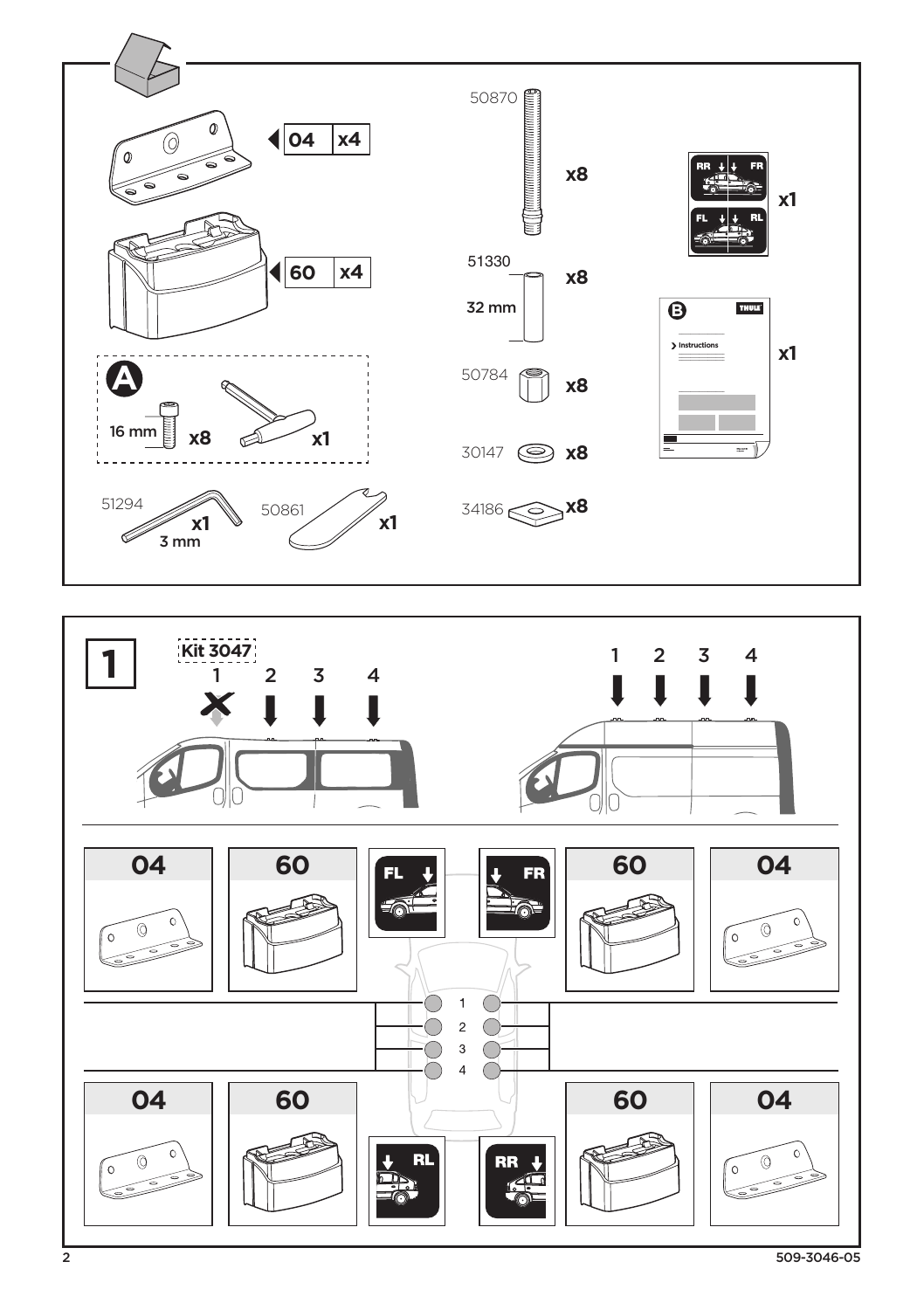